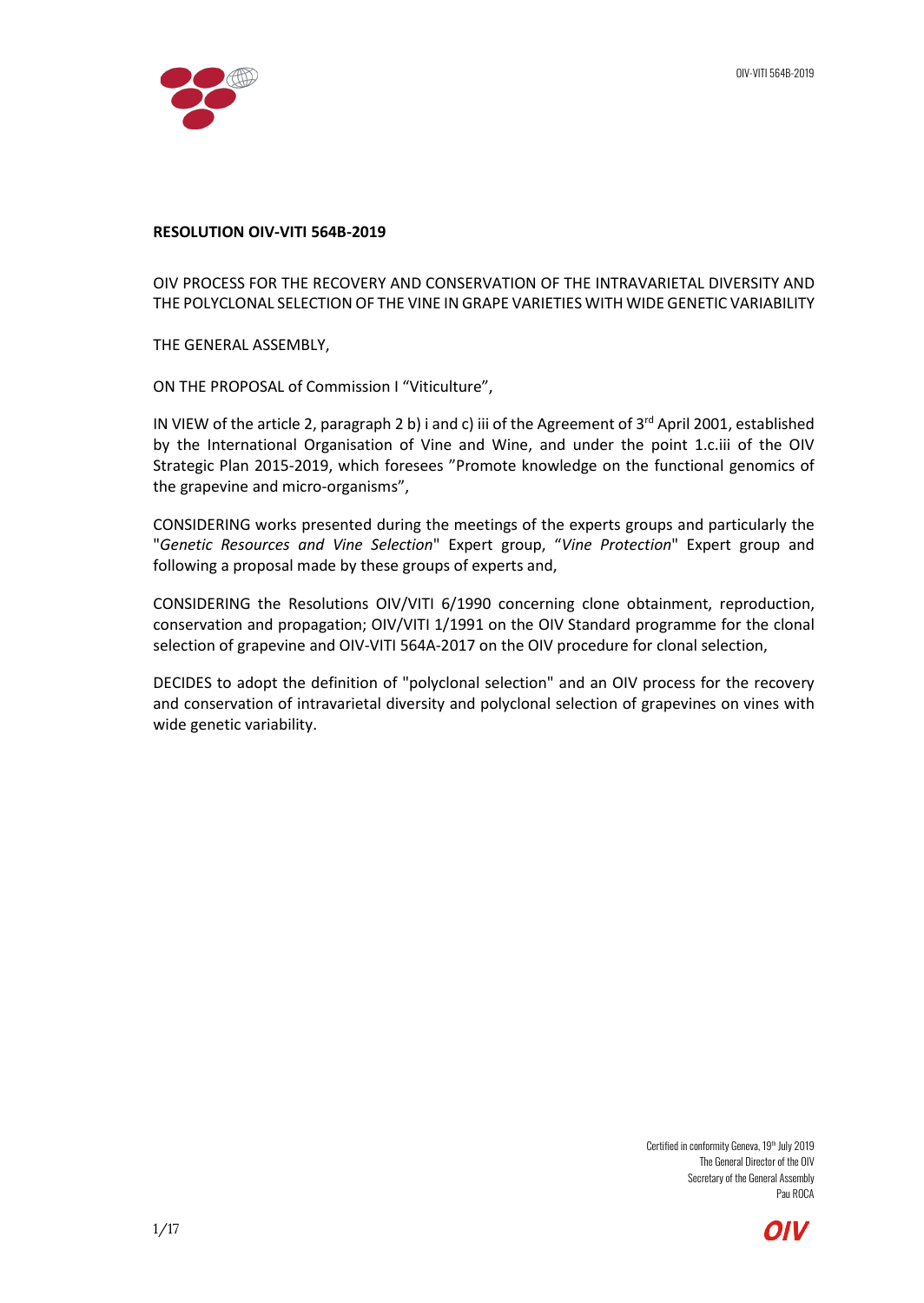

## **INDEX**

| Α.                                                                                 |                                                                                           |  |  |  |
|------------------------------------------------------------------------------------|-------------------------------------------------------------------------------------------|--|--|--|
| В.                                                                                 |                                                                                           |  |  |  |
| C.                                                                                 |                                                                                           |  |  |  |
| $\mathbf{1}$                                                                       |                                                                                           |  |  |  |
| 2                                                                                  | First cycle - prospecting/sampling mother plants in old vineyards of the ancient variety3 |  |  |  |
| 3                                                                                  | Second cycle - large field trial with prospected genotypes for polyclonal selection and   |  |  |  |
| 4                                                                                  |                                                                                           |  |  |  |
| 5                                                                                  |                                                                                           |  |  |  |
| 6                                                                                  |                                                                                           |  |  |  |
|                                                                                    |                                                                                           |  |  |  |
| ANNEX II: GENETIC AND PHYTOSANITARY SELECTION OF THE VINE: STATE AND BIBLIOGRAPHIC |                                                                                           |  |  |  |
| 1.                                                                                 | Theoretical bases in quantitative genetics for carrying out genetic selection  12         |  |  |  |
| $\overline{2}$ .                                                                   | Historical evolution of selection methodologies applied to agricultural crops and to      |  |  |  |
| 3.                                                                                 |                                                                                           |  |  |  |
|                                                                                    |                                                                                           |  |  |  |

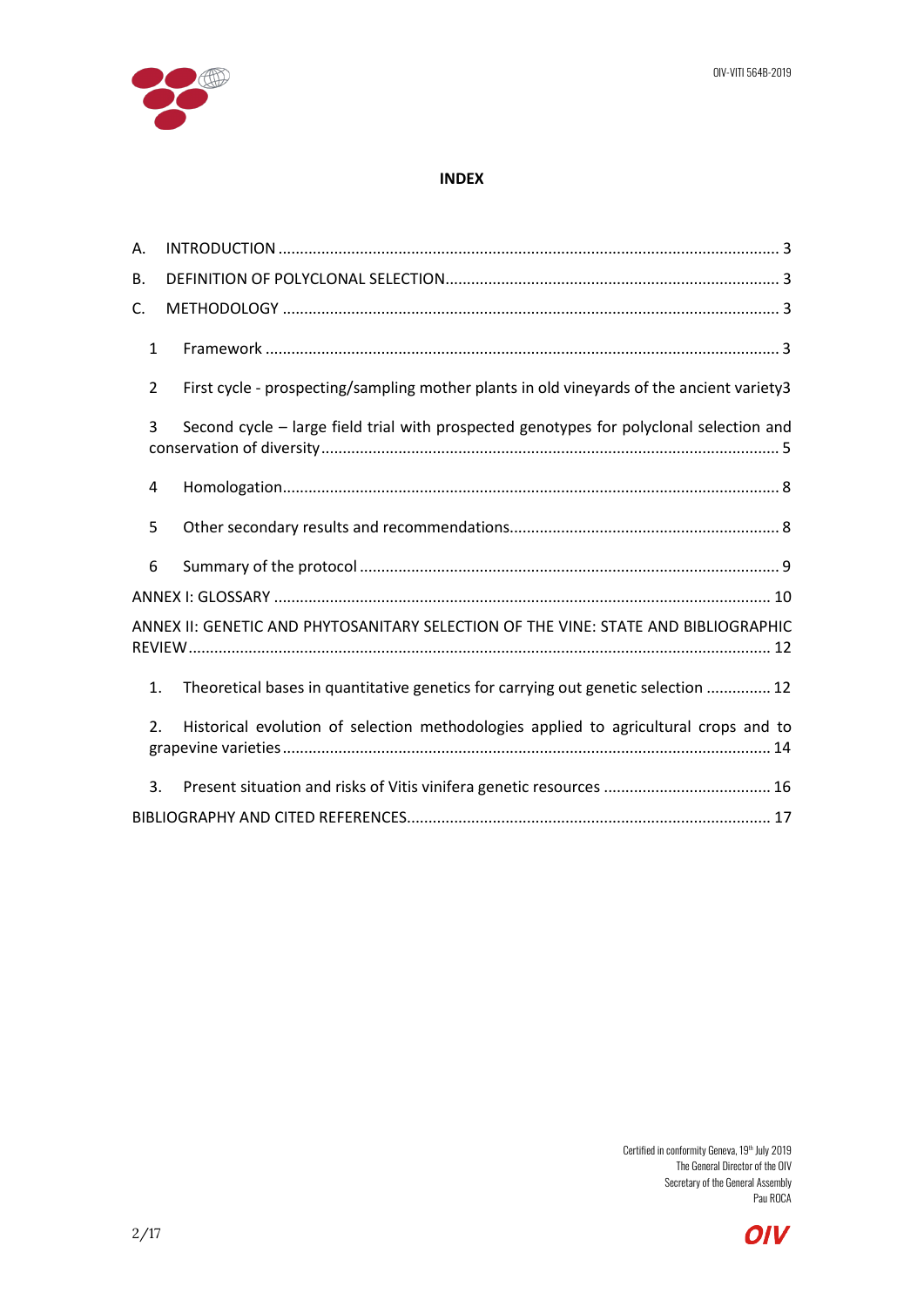

# <span id="page-2-0"></span>**A. INTRODUCTION**

The preferred targets for the application of this methodology are ancient varieties of grapevine (*V. vinifera* L.) having high intra-varietal diversity.

The procedure follows quantitative genetic and statistics. It follows the pioneering ideas first proposed by Rives (1) for grapevine selection, which were developed, tested and evaluated to a great extent in Portugal since the 1970's (2). There are also, in other countries, protocols for clone selection which are referred to and described in the resolution OIV-VITI 564A-2017 that considers the definition of clonal selection and the procedures for obtaining it.

# <span id="page-2-1"></span>**B. DEFINITION OF POLYCLONAL SELECTION**

Polyclonal selection is the selection of a set of genotypes performed according to the following methodology

# <span id="page-2-3"></span><span id="page-2-2"></span>**C. METHODOLOGY**

# **1 Framework**

The methodology comprises two cycles:

- 1) the first cycle is focused on the exploration and identification in the context of a given variety of "starting genetic material" (intra-varietal diversity) for selection;
- 2) the second cycle is focused on the study of sampled genotypes and on the process of polyclonal selection that will eventually allow for the plantation of new vineyards with stable genetic gains and/or for supplying plants and data for clonal selection;

# <span id="page-2-4"></span>**2 First cycle - prospecting/sampling mother plants in old vineyards of the ancient variety**

In order to achieve the highest possible variability, «near-random» sampling of plants visually free of virus and other diseases, is preferred over selection based on phenotypic values of target traits because environmental deviations over individual plants are very high. Sampled plants shall be propagated after being tested for the absence of the main, naturally high-occurring viruses and only then planted into the field for the second cycle.

# **2.1 Identification of region(s) to be sampled**

Prospecting and sampling of the starting material should be performed in one or more wine regions where the variety to be examined is traditionally grown (historical, literary and administrative sources on spatial distribution of the ancient variety should be consulted), as these regions are more likely to contain high genetic diversity of the studied variety. Restricting selection to one single region reduces the amount of diversity submitted to selection and, consequentially, the potential genetic gains to be obtained. Exact identification of regions, in which sampling is to be undertaken, will allow for later generalization of results to those regions, discovering the ancient variety's centre of diversity (the most likely location of its domestication) and its historical geographical progression.

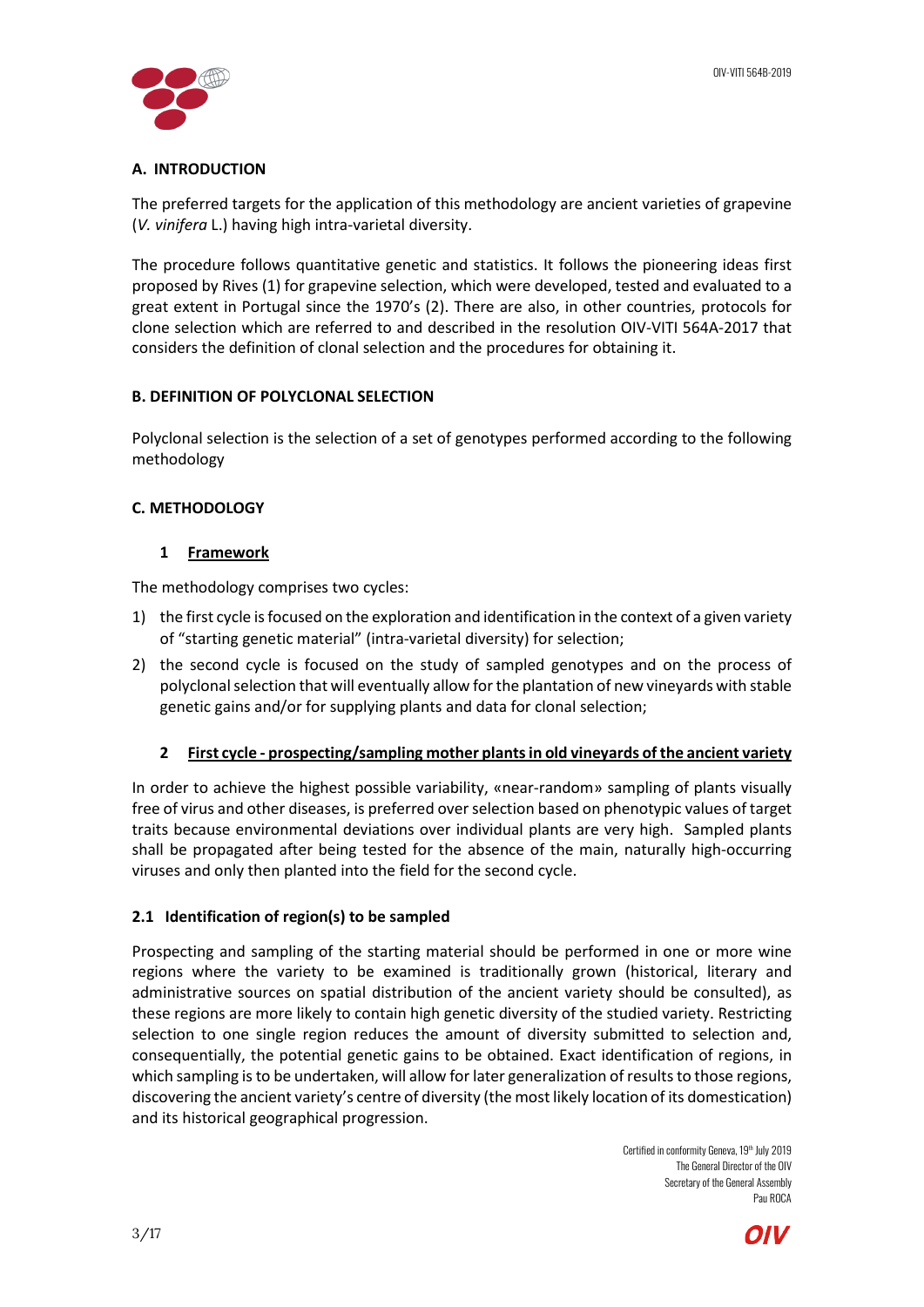

## **2.2 Number of vineyards and plants to mark**

The general goal is to safeguard the intravarietal diversity present in each region by identifying a suitable number of plants. Based on real and computer simulation experiments (3), this number oscillates between 50 to 70 plants per region. When a variety is present in just one wine region, the number may substantially exceed 70. Theoretically, the best outcome is obtained by sampling few plants in each of the chosen vineyards. As a rule of thumb, for each region, one should collect 2 to 3 plants in 20 to 30 separated vineyards, ideally belonging to different owners (figures refer to plants free of naturally occurring high-frequency viruses).

## **2.3 Criteria for choice of vineyards and plants in the vineyard**

Plants in vineyards chosen for prospecting should not be grafted with material coming from prior selection processes (i.e. commercial material subject to previous mass and clonal selection work), that is, they must have been planted prior to the introduction of selection programs and distribution of grafted plants, or cuttings for grafting by nurseries.

Geographical distribution of vineyards to be sampled should correspond approximately to the frequency of distribution of those having the target variety in the considered region. Sampling is preferred in vineyards planted with material that is unrelated (for example, not belonging to the same owner at the time of planting).

For each vineyard, chosen plants to mark should be separated from each other at least for 5 rows and for more than 20 meters in the row.

Since the main concern at this stage is to collect a representative sample of intra-varietal diversity of the ancient variety with wide genetic variability, choice of plants for specific traits should be avoided. However, the rejection of markedly undesirable plants is advised (symptomatic of viral or GTD infection, abnormal phenotypic aspects, malformations, etc.) and /or plants that do not correspond morphologically to the selected variety.

A simple reference system, as universally understandable as possible, for locations of chosen plants and their vineyards of origin must be created and maintained, to allow subsequent verification of the representativeness of sampling and for traceability from the final selected genotype back to the original mother plant or its location.

### **2.4 Virus diagnosis using ELISA**

It is appropriate that harmful viruses be tested at this stage by ELISA, considering compliance with the legal framework for certification of vine plants existing in each country. However, viruses with recognized low-frequency of natural occurrence in the region under prospection may not be tested in this phase, but could await testing in a later phase.

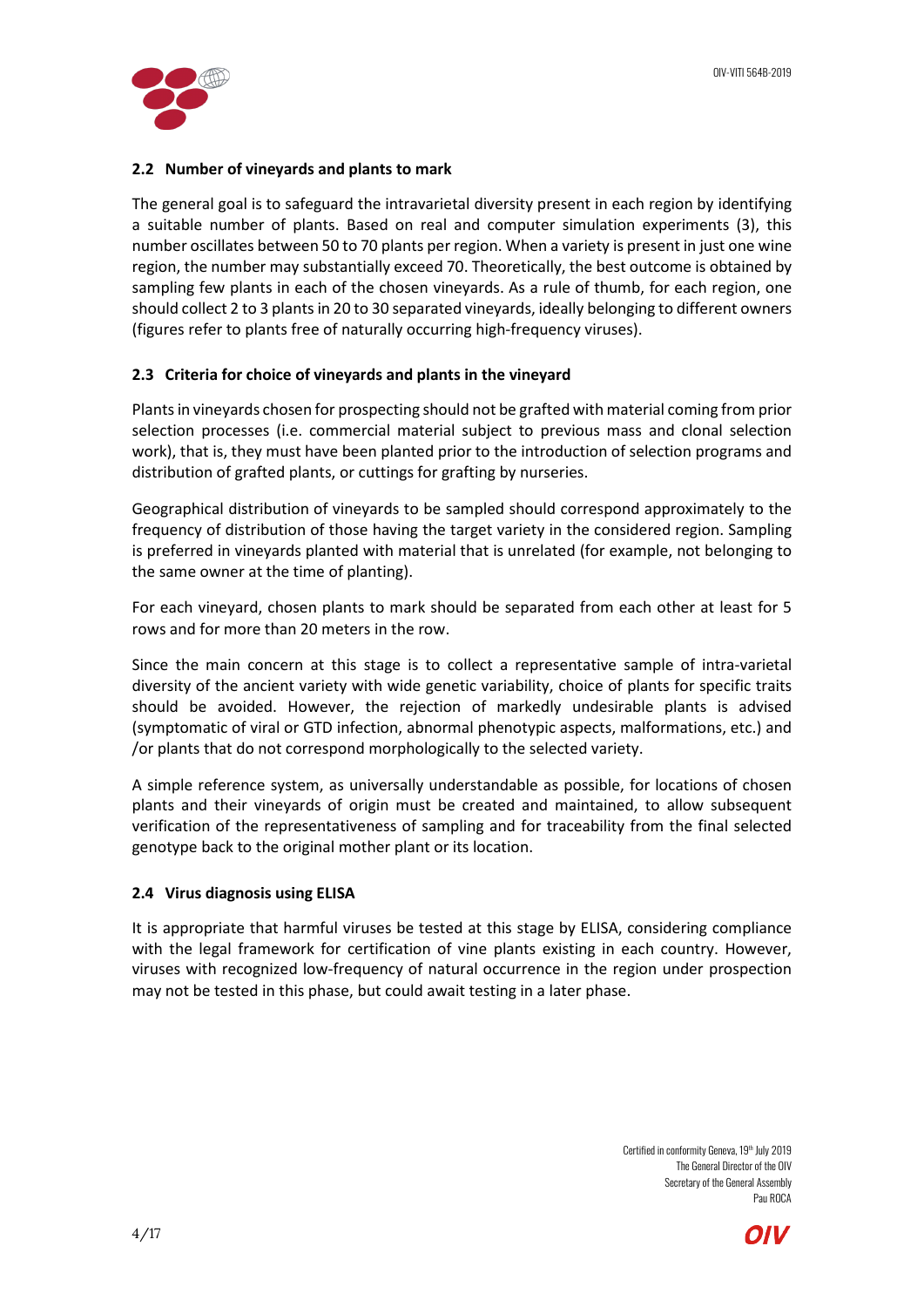



# <span id="page-4-0"></span>**3 Second cycle – large field trial with prospected genotypes for polyclonal selection and conservation of diversity**

**Figure 1 - Diagram example for a RCB (randomized complete blocks) design of an experimental field trial with 30 grapevine genotypes to be compared for a variety with little diversity. Left side details randomisation of the 30 genotypes repeated in each of the 6 blocks. Each cell represents 3 plants, numbers and colours designate genotypes selected Buffer plants encircling the trial area reduce borderline heterogeneities. Right side shows the actual grapevines (o) and row poles (•) inside the plots (lighter lines) and blocks (darker lines). In this small experimental plan there are 18 plants of each genotype, organized in 3-plant plots replicated 6 times, one for each block. For the sake of clarity, however, the design is applicable to higher numbers of genotypes as is the recommended case for ancient varieties having hundreds of plants.**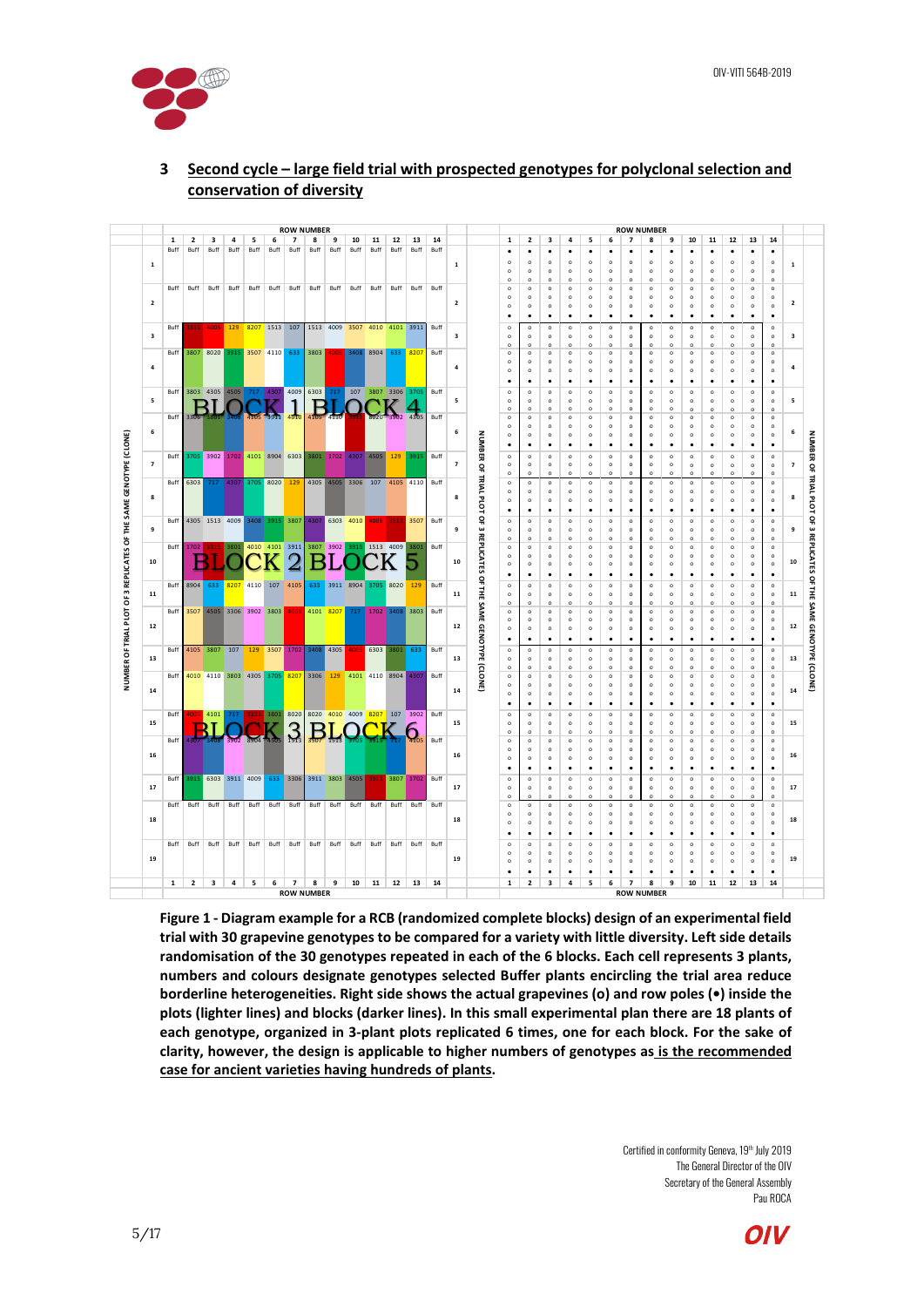![](_page_5_Picture_1.jpeg)

This cycle consists of a large field trial containing a sample of diversity throughout the studied variety. In such a field trial the methodological tools of quantitative genetics can be applied under optimal conditions. The experimental vineyard combines the two conditions essential to the success of genetic selection (1) it contains all the starting material identified (diversity) and (2) its design is suitable to apply models for data analysis allowing phenotypic evaluations of traits. In addition, it permits analyses to evaluate the distance of obtained values from true genetic values.

## **3.1 Choosing the experimental design**

The experimental design is essential to control the actual environmental variation on a single set of plants consisting of hundreds of genotypes. Solutions may range from randomised complete blocks (RCB, 5-6 blocks x 3 plants, Figure 1) to more efficient solutions: alpha designs, row-column designs and others, depending on methodological and computational resources available in each context. For safer delimitation of experimental units these should correspond to half of the plants between row stakes (usually 3 plants).

## **3.2 Preparation of the experimental trial vineyard**

In general, the set of studied genotypesis managed according to standard agronomic techniques in the region concerned (plant density, training system, pruning methods, etc.), making sure that agronomic operations are applied in a strictly homogeneous way. However, the large number of genotypes and replicates requires unusually strict control during plantation. This control is more efficient using field-grafting (planting the rootstock and grafting genotypes the following year). If using bench-grafted plants, they should preferably be rooted in labelled pots for minimizing error. Rootstocks should be chosen according to soil characteristics that will host them; the same rootstock must be used for all the plants in the trial.

### **3.3 Data collection**

As a principle, the plants in the field trial should be evaluated for all traits of interest for selection purposes. However, the number of analyses in many hundreds of plots (number of genotypes multiplied by the number of replicates) are often limited by the feasibility of evaluation with available resources. In current practice, the most relevant traits are; yield, fertility, bunches and berry size and concentration of total soluble solids, acidity, pH, total phenols and anthocyanins. Must quality components are analysed on samples of, at least, 60 berries per replicate, collected in all the replicates (for speed and feasibility when under scarce resources, using only the 3 more homogeneous replicates is a possible alternative). However, given recent advances in automatic analysis (such as FTIR spectrometry) and field sensors, there are realistic prospects of being able to analyse more traits.

Yield is evaluated by direct weighing of grapes (per plot) in the field). Usually, data collection can start from the second or preferably the third year following bench-grafted plantation or fieldgrafting and continue for at least 3 years. Results from the first analysis of data from these 3 years (or more, if available) provide indications of need for further evaluations. Additional data, (ampelographic, phenological, etc.) may be collected depending on special selection objectives and available resources.

![](_page_5_Picture_11.jpeg)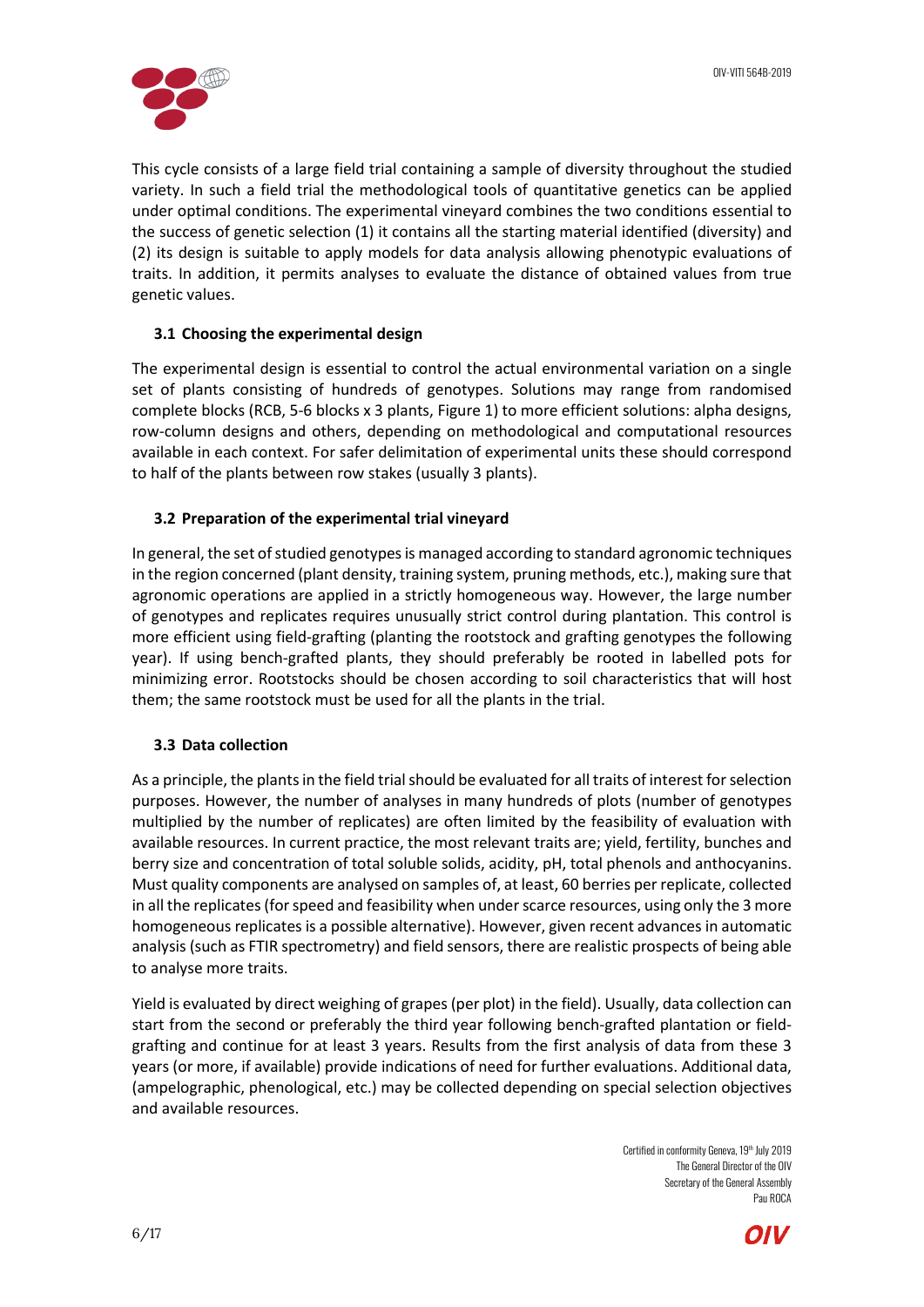![](_page_6_Picture_1.jpeg)

Optionally, before final selection of a set of genotypes (for immediate use) from varieties intended for use in wine production, it would be useful that micro-vinifications of that group and of a representative sample of the entire set in the trial vineyard, using approximately 20 to 30 randomly-chosen genotypes, be conducted following a standardized protocol. Both resulting wines should be blind-tasted by experts, using a duo-trio test to assess whether wine made from selected group carries the sensory characteristics typical of the variety. If differences are statistically-significant, characterization by sensory descriptive analysis should follow to objectively establish sensory differences between the selected group and the whole trial set.

## **3.4 Data analysis and polyclonal selection**

For data analysis, mixed models are fitted. The final objective is to estimate variance components, to find empirical best linear unbiased predictors (EBLUPs) of genotypic effects and calculate genetic gain (R).

For balanced data and models with simpler covariance structures, selection can be based on ranking of phenotypic mean values of genotypes (since in those cases the ranking of phenotypic mean values is equal to the ranking of EBLUPs of genotypic effects). Under these conditions, classical tools of quantitative genetics are applied. That is, to select implies ordering a set of genotypes studied by their phenotypic values, to choose a subset of the most interesting for a given trait and computing the difference to the overall mean (selection differential, S) as well as quantifying the distance between the phenotypic values (observed) and genotypic values (broad sense heritability,  $h^2$ ), to calculate genetic gain (R) according to the following formula:

 $R = S \times h^2$ 

For unbalanced data and more complex models, genotype selection should be based on ranking EBLUPs of genotypic effects and, prediction of genetic gain being computed as the mean of EBLUPs of selected clones.

Selection can be made in favor of one evaluated trait, or several, considered either individually or under the form of a selection index.

The number of genotypes selected which will constitute the polyclonal material is the result of a compromise between desired gain (increases when the number of selected genotypes decreases) and stability of behavior of the selected set of genotypes in different environments, i.e. low G×E interaction (Genotype by Environment interaction). This stability increases with the number of selected genotypes. Experimental results in literature (3) show that the group stability grows sharply from 1 to 7 genotypes and more moderately above that number. Based on these results, obtained polyclonal material should consist of balanced mixtures of 7 to 20 genotypes, depending on the specific conditions of each selection work. However, even though that number may rise above 20, it should never be less than 7. The balance of the mixture implies that each genotype is represented in the group with a frequency of 1/*n*, being *n* the total number of genotypes in the mixture. Due to feasibility reasons as dependency on the material available from each genotype and other conjunctural factors, some tolerance for those limits must be accepted. In any case, the frequency of any single genotype must never exceed twice that of the least frequent genotype.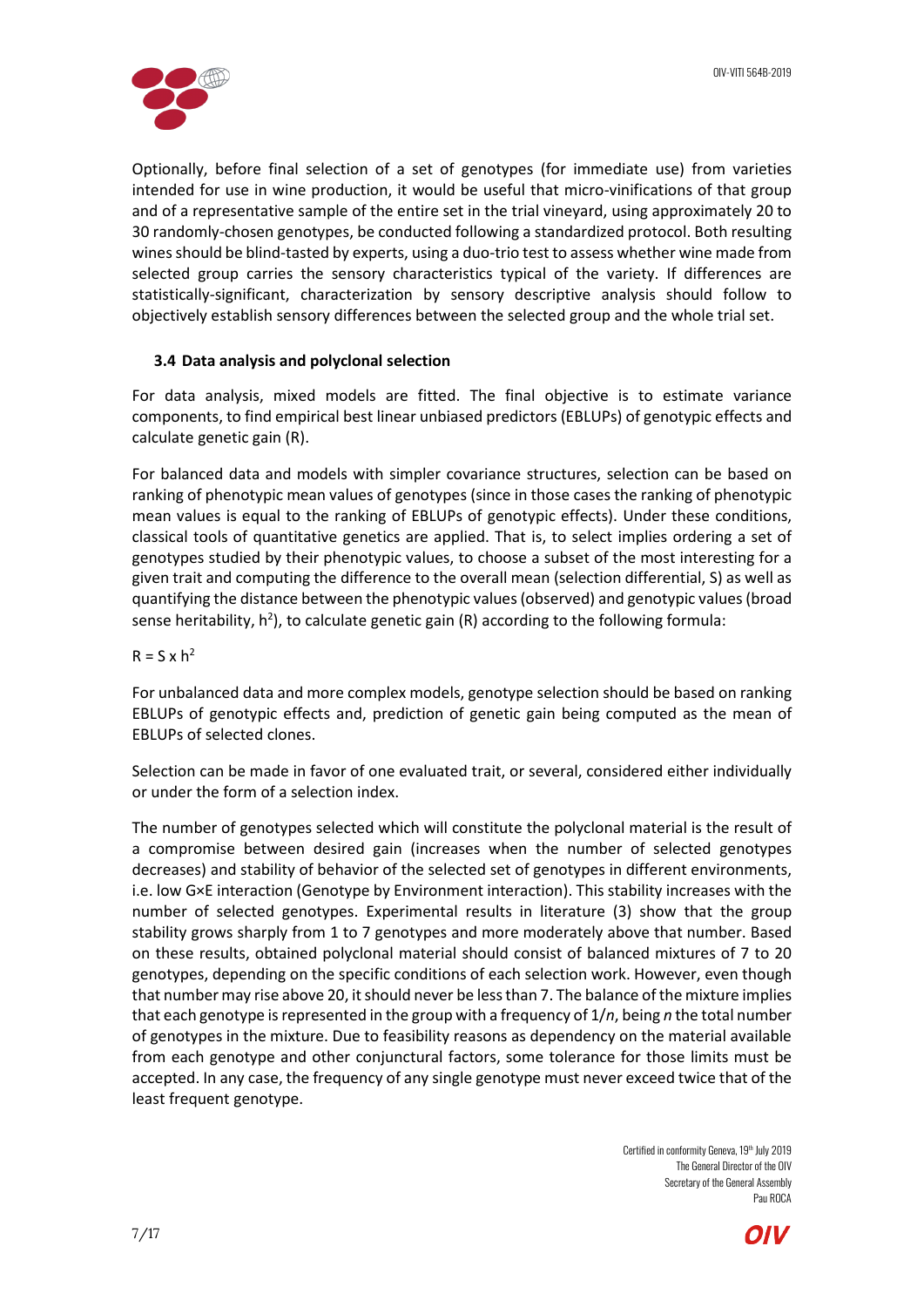![](_page_7_Picture_1.jpeg)

## **3.5 Second virus diagnosis of the genotypes that form the polyclonal group**

Phytosanitary requirements for that selection must follow the regulatory framework of the country where selection is being conducted or of where it will be used for plantation, whichever the strictest.

### **3.6 Molecular diagnosis of the genotypes in the polyclonal group**

The selection of genotypes must be preceded by molecular analysis to confirm their varietal identity, using the best available methods.

## **3.7 Maintenance of foundation plants of the polyclonal group**

Each selected genotype must be submitted to phytosanitary and varietal diagnosis then multiplied in small-scale, to generate foundation plants.

Plants should be kept under conditions of high sanitary security, with capacity for replacement in case of infection and adjustment of their effective to market demands. A possible model for this maintenance is growing foundation plants on an inert fertilized substrate, in pots inside a greenhouse, protected against virus vectors.

## **3.8 Conservation of biodiversity**

In addition to polyclonal selection, both the vineyard of the extensive field study and the data acquired from it can be used for the preservation of intravarietal diversity, countering the current genetic erosion. Conservation should be guaranteed by the study vineyard during its useful life and, at the end of this period, it must be pursued using other methods.

### <span id="page-7-0"></span>**4 Homologation**

If homologation of polyclonal material is envisaged, it must follow the regulatory framework of the country where selection is being conducted. It is desirable that the standards for homologation of selected genotypes are harmonized between the different states that choose this option.

### <span id="page-7-1"></span>**5 Other secondary results and recommendations**

In addition to polyclonal selection, both the field trial vineyard described before and the data collected from it can be directed towards other, complementary uses.

Experimental data should be stored under high security measures, such as redundancy of media support and databases. These data will allow for new "on-the-spot" selections responding to new challenges posed to the vine and wine industry, always under constant change.

Additionally, yield and other data can be analysed for the quantification of intra-varietal diversity of the variety by plotting normal curves of probability density of these characteristics or by calculating the corresponding coefficients of genotypic variation. This knowledge may allow an understanding of the origin and geographical expansion of a variety, being an indispensable condition for objective studies of intra-varietal diversity.

![](_page_7_Picture_18.jpeg)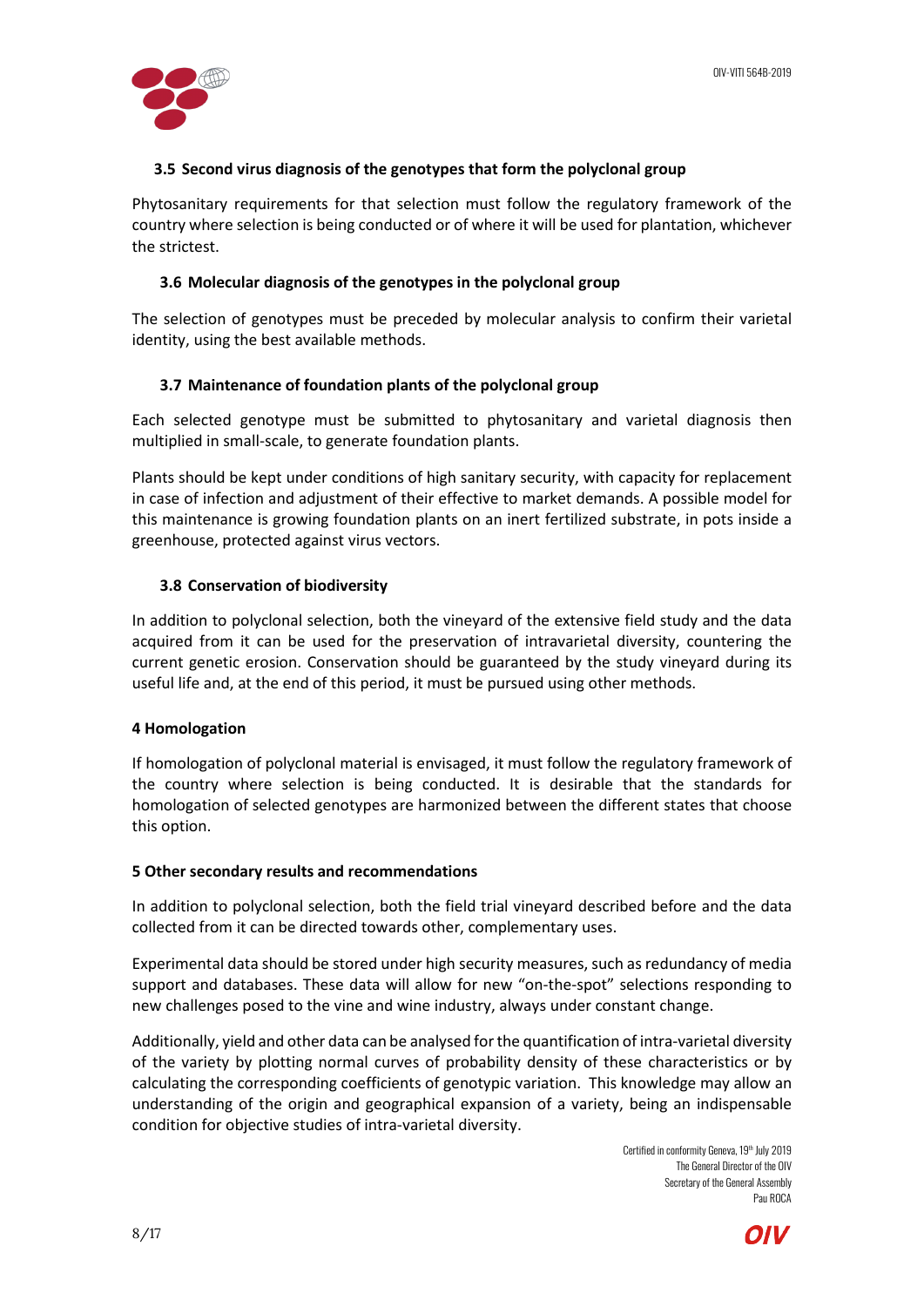![](_page_8_Picture_1.jpeg)

The experimental phase for polyclonal selection (see 3.) can also be considered as the first phase of clonal selection itself. In this case, selected genotypes would have to be in higher number to enter a second cycle of regional adaptation trials for the selection of individual clones.

## <span id="page-8-0"></span>**6 Summary of the protocol**

![](_page_8_Figure_4.jpeg)

Figure 2 - Methodology of grapevine polyclonal selection and diversity conservation

![](_page_8_Picture_7.jpeg)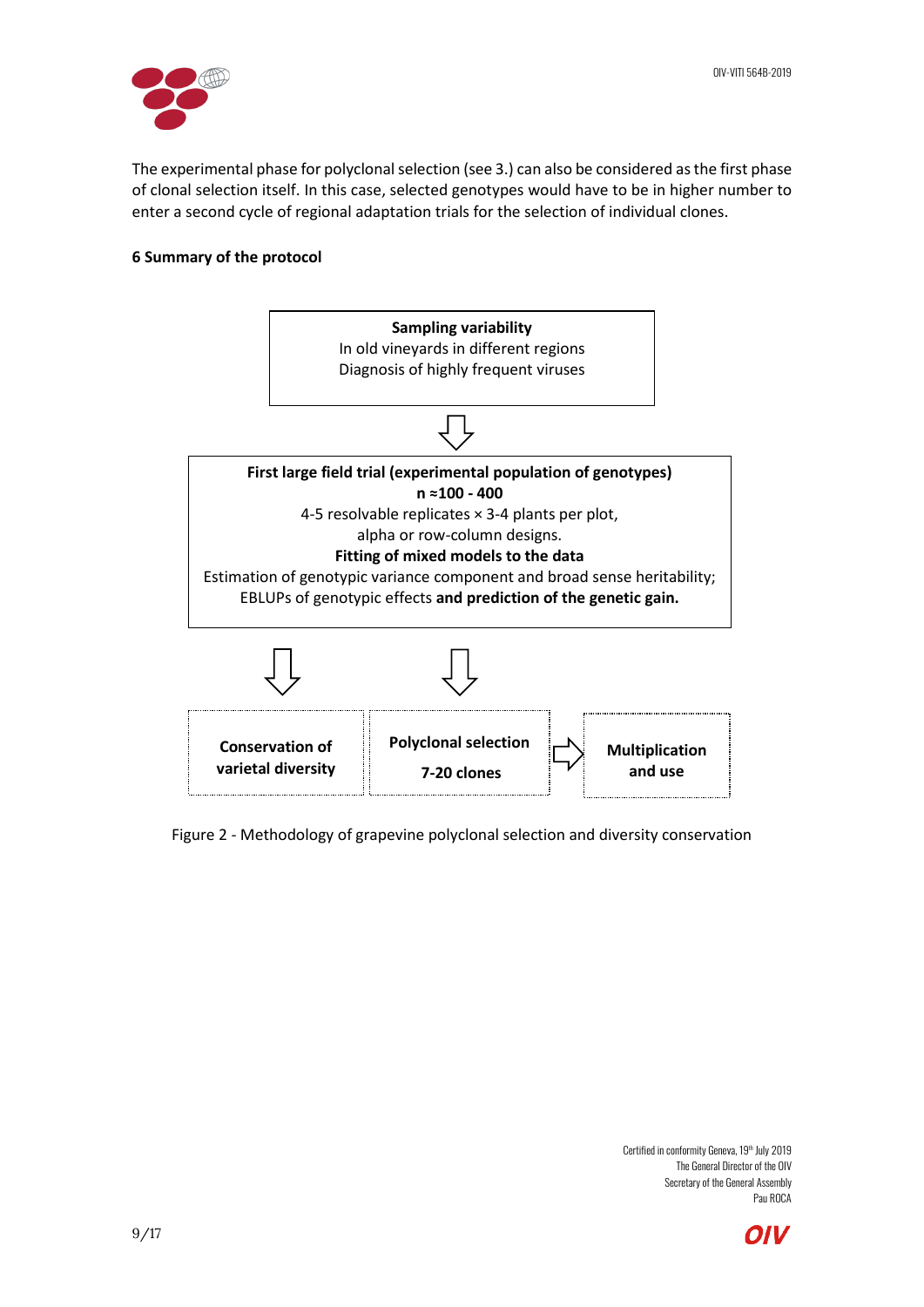![](_page_9_Picture_0.jpeg)

### <span id="page-9-0"></span>**ANNEX I: GLOSSARY**

**The terminology and use of this glossary should be only applied within the scope of this resolution' to ensure that the context of the definition applies to the text of the resolution.**

#### **Broad sense heritability (h**<sup>2</sup>**)**

Genotypic variance of a quantitative trait (referred to the set of genotypes of an ancient variety in a specific field trial) divided by the total phenotypic variance. This genotypic variance can't be obtained directly, but it can be obtained by subtracting the environmental variance from the total variance as observed in the trial.

#### **Certification**

System of control for multiplication and distribution of plant propagation material to verify compliance with relevant legal requirements. In general, various types of materials, based on sanitary status and other conditions, result from this system. In the European Union, the current existence of the category "certified material" does not exclude other categories ("initial", "base", "standard") from being considered as certified too.

#### **Clone**

See definition in (4) resolution OIV-VITI-564A-2017

**EBLUP** (Empirical Best Linear Unbiased Predictor of the genotypic value)

To learn genotypic value, this is a more accurate predictor than the phenotypic value, because it enables a more efficient removal of environmental variation. Thus, when expressed as deviation from the total mean, it is also a direct quantifier of genetic gain.

### **Environmental deviation (E in the fundamental equation of the phenotypic value:**  $P = G + E$ **)**

The part of phenotypic value determined by the environment, assumed as a distribution with null mean and non-zero variance (5) (6) (7) (8). The environmental deviation is not directly determinable, but its variance in an experimental set of genotypes can be experimentally found.

#### **Foundation plants**

Small number of plants representing a selection proposed for official homologation. These plants are managed according to strictest conditions favoring genetic stability and sanitary protection.

#### **Predictable Genetic gain (R in the equation:**  $R = S \times h^2$ **)**

For any given trait, the difference between its value in vegetative descendants of one or more genotypes, selected from an experimental set of clones, and the average value of vegetative descendants of all clones in that set. It can be obtained by calculating the product of selection differential (S) by broad sense heritability  $(h^2)$  or as the sum average of EBLUPS of genotypic effects of selected clones (1) (9).

### **Genetic selection**

Selection of a subset of clones within a heterogeneous ancient variety concerning quantitative traits, based on predictors of genotypic values (phenotypic values, EBLUPs or others) for one or more traits, leading to objective genetic gains of those traits.

### **Genotype**

The genetic makeup of an organism or group of organisms with reference to a single trait, set of traits, or an entire complex of traits.

#### **Genotype by environment interaction (G×E)**

A genotype x environment interaction may be defined as a change in the relative performance of a 'character' of two or more genotypes measured in two or more environments. Interactions may therefore involve changes in rank order for genotypes between environments and changes in the absolute and relative magnitude of the genetic, environmental and phenotypic variances between environments (10).

#### **Genotypic value (G in the fundamental equation of phenotypic value: P = G** + **E)**

The genetically determined part of the phenotypic value which is transmitted by vegetative propagation. The genotypic value is not directly determinable but can be approximately known through various predictors based on variance relationships.

The variance of the genotypic values in a field trial equals the difference between phenotypic and environmental variances in the same trial.

### **Intra-varietal diversity**

Differences in quantitative traits of plants of an ancient variety that was initially homogeneous, but that became heterogeneous due to the accumulation of clonal vegetative mutations and to other mechanisms of variation associated to somatic multiplication. This diversity is the prime material for genetic selection and for other uses of ancient varieties.

### **Mixed models**

Models with fixed and random effects.

#### **Phenotypic value of a trait (P in the fundamental equation of phenotypic value: P = G** + **E)**

A trait's value in a plant, or a clone, inside an experimental set, evaluated by direct observation or by any other method. Per a classic model, the phenotypic value is the sum of the genetically determined value (genotypic value, G) and in a given environmental deviation (E) with mean zero and variance different from zero:  $P = G + E$ . The phenotypic values are experimentally determinable, so the variance of these values in an experimental set is obtained by simple direct calculation using observed values.

#### **Polyclonal selection**

In the context of this resolution, polyclonal selection means the selection of a group of 7 to 20 genotypes from an experimental set of genotypes of an ancient variety, containing most of its intra-varietal diversity. The selection is based on tools from quantitative genetics to enable the efficient reduction of environmental deviations and to

![](_page_9_Picture_37.jpeg)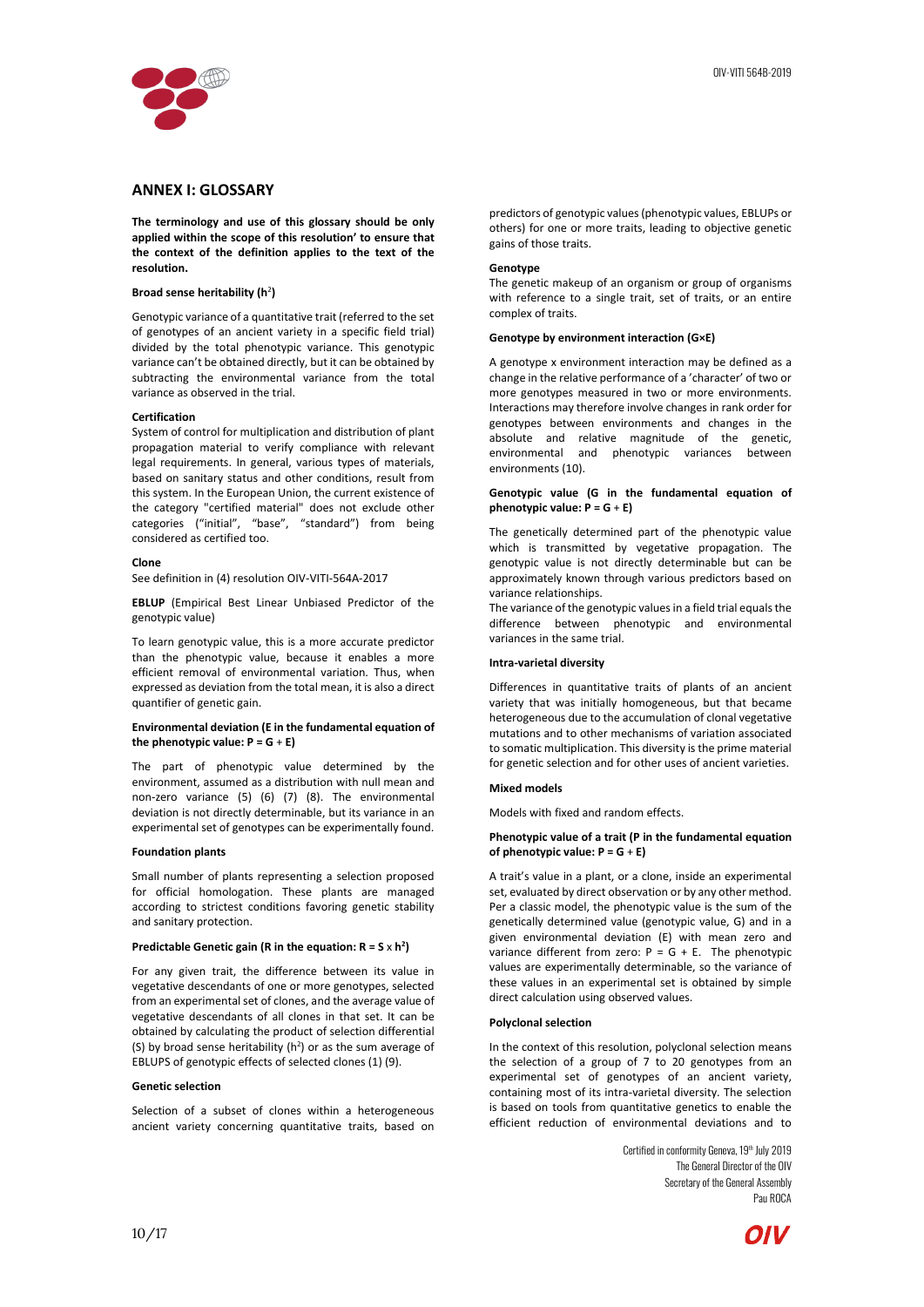![](_page_10_Picture_1.jpeg)

achieve high, stable and predictable genetic gains. In exceptional circumstances, the number of selected genotypes may be greater than 20 but never less than 7, to prevent interference from G x E interaction. In the final selection to be multiplied for productive plantation, all genotypes should be equal in quantity. However, a tolerance is admissible, provided no genotype exceeds in frequency an effective equal to twice the effective of the less frequent genotype. Target traits to be evaluated and selected for should be, as a minimum: yield, must soluble solids and acidity for white varieties, and all those plus skin anthocyanins, for red varieties.

In this context, a mixture of genotypes resulting from various independent selection processes does not correspond to this definition of polyclonal selection and in order to avoid confusion should be designated as multiclonal mixture.

### **Qualitative trait**

A trait that, in a heterogeneous set of plants, has a discrete distribution, resulting from monogenic or oligogenic determinism and moderate environmental deviations.

### **Quantitative genetics**

Genetics principles allowing for understanding and analysing quantitative traits. Distributions of quantitative traits are sums of genetic distributions and distributions of environmental deviations, so understanding the first implies reduction of random deviations, variance decomposition and related processes. In summary, quantitative genetics is statistics applied to genetics of quantitative traits.

#### **Quantitative trait**

A trait that, in a heterogeneous set of plants, has continuous and normal distribution. Normality results from polygenic determinism and/or high environmental deviations.

#### **Sanitary selection**

Diagnosis of systemic pathogens, intra- or intercellular, which are transmitted by vegetative propagation (and other mechanisms). In practice, it is mostly applied to viruses.

### **Selection differential (S in the genetic gain equation:**

#### $R = S \times h^2$

Difference between the mean values of genotypes selected from an experimental set of an ancient variety and the overall mean of genotypes in that set.

### **Ancient variety (botanical sense) and cultivated variety, or cultivar**

In a botanical sense, variety is defined as a group of plants resulting from natural evolution, having similar traits that can be reproduced "true to type" from generation to generation. Per the International Code of Nomenclature of Cultivated Plants (ICNCP), the cultivated variety, or cultivar, is an assemblage of plants (a) selected for a character or a combination of characters, (b) distinct, uniform and stable in these characters and, (c) when propagated with appropriate means, retains those characters. Per these definitions, ancient grapevine varieties such as Pinot Noir or Tempranillo, are not botanical varieties because their origin and evolution resulted primarily from human activity. But neither are they exactly cultivars because they were not

selected for concrete traits by any identified selector and are far from being uniform concerning important cultural and oenological traits. What corresponds to the definition of cultivar in the ICNCP are the parts of the old variety selected by different selectors which may be markedly distinct from each other, uniform and stable. In the scope of this resolution, and until a better definition has been agreed upon, the term "ancient variety" is used to designate them.

![](_page_10_Picture_19.jpeg)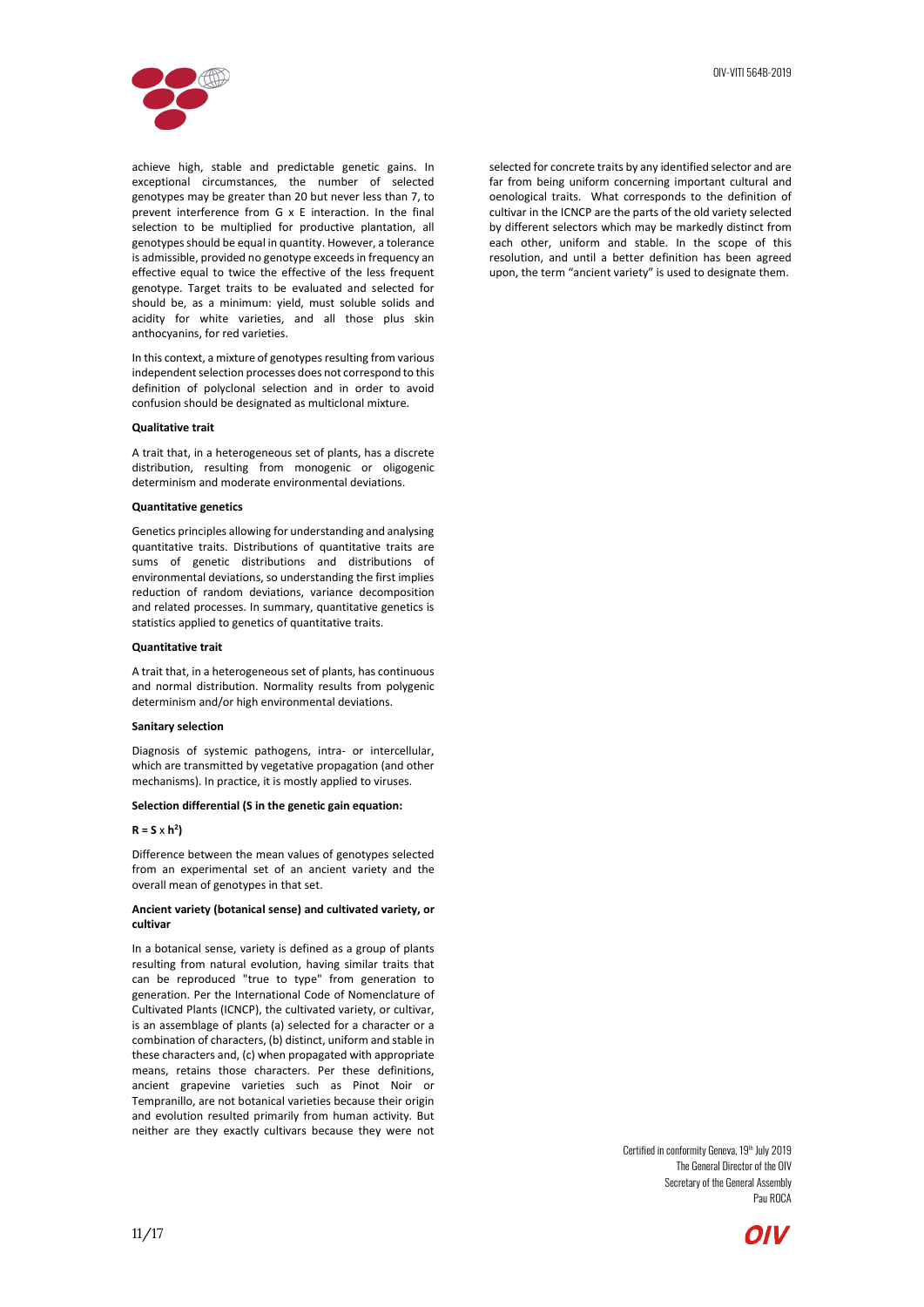![](_page_11_Picture_1.jpeg)

## <span id="page-11-0"></span>**ANNEX II: GENETIC AND PHYTOSANITARY SELECTION OF THE VINE: STATE AND BIBLIOGRAPHIC REVIEW**

# <span id="page-11-1"></span>**1. Theoretical bases in quantitative genetics for carrying out genetic selection**

By the time of early domestication of the vine, in the geographical space prevalently of Mediterranean Eurasia, the ancient variety of the grapevine would have begun as a naturally homogeneous population. However, the following vegetative multiplication of varietal population entailed countless mitosis and equally numerous DNA replications, these latter entailing genetic mutations and other mechanisms of genetic variation. Those mutations are often visible as berry color, leaf shape and other qualitative traits' mutants.

Almost all the grapevine traits, including those economically important are quantitative (yield, berry sugar, acidity, anthocyanins and many other), thus becoming the natural targets for genetic selection. Quantitative traits are controlled by sets of genes determining small cumulative effects (microgenes or polygenes) but they are also subject to mutations.

Intra-varietal variation amplitude for a trait resulting from centuries- or millennia-old accumulation of mutations may attain extremely high levels: magnitude of variation for yield of genotypes of a variety historically widespread in a given territory may be ten-fold while sugar, acidity and anthocyanin levels in berries may be two-fold. This diversity is the prime-matter for selection opening the field for achieving high genetic gains leading to relevant economic benefits. It paves the way to naturally modify the ancient variety for adaptation to novel biotic and abiotic challenges, including climate change. To harness this potential, selection should be conducted upon samples of genotypes large enough to represent, as much as possible, the ancient variety's natural diversity. Estimates from real-life experiments and computer simulations place that sample size between 100 and 400 genotypes. Using samples of this size, the difference between the value of a single genotype (or the average of a group of genotypes) for any given quantitative trait and the whole sample's average will be maximized (selection differential - S). This differential will be the first factor in the evaluation of genetic gain. However, this factor is still overestimated by environmental deviation and genotype by environment interaction, both non-inheritable, needing correction by quantification of the genetic part of variation as related to total variation within the whole sample's set.

Intra-varietal diversity is determined by many genes, each controlling a certain distribution of diversity. To these genetic factors, random environmental deviations, characterized by null average, non-zero variance and near-normal distribution, add their effect. This means that distribution of total diversity is a random sum of distributions, which, per statistics theoretical foundations, will always be a normal distribution. From these considerations, it follows that, for any given trait, (observed) phenotypic value of a genotype in an experimental set to undergo selection will obey the model

![](_page_11_Picture_9.jpeg)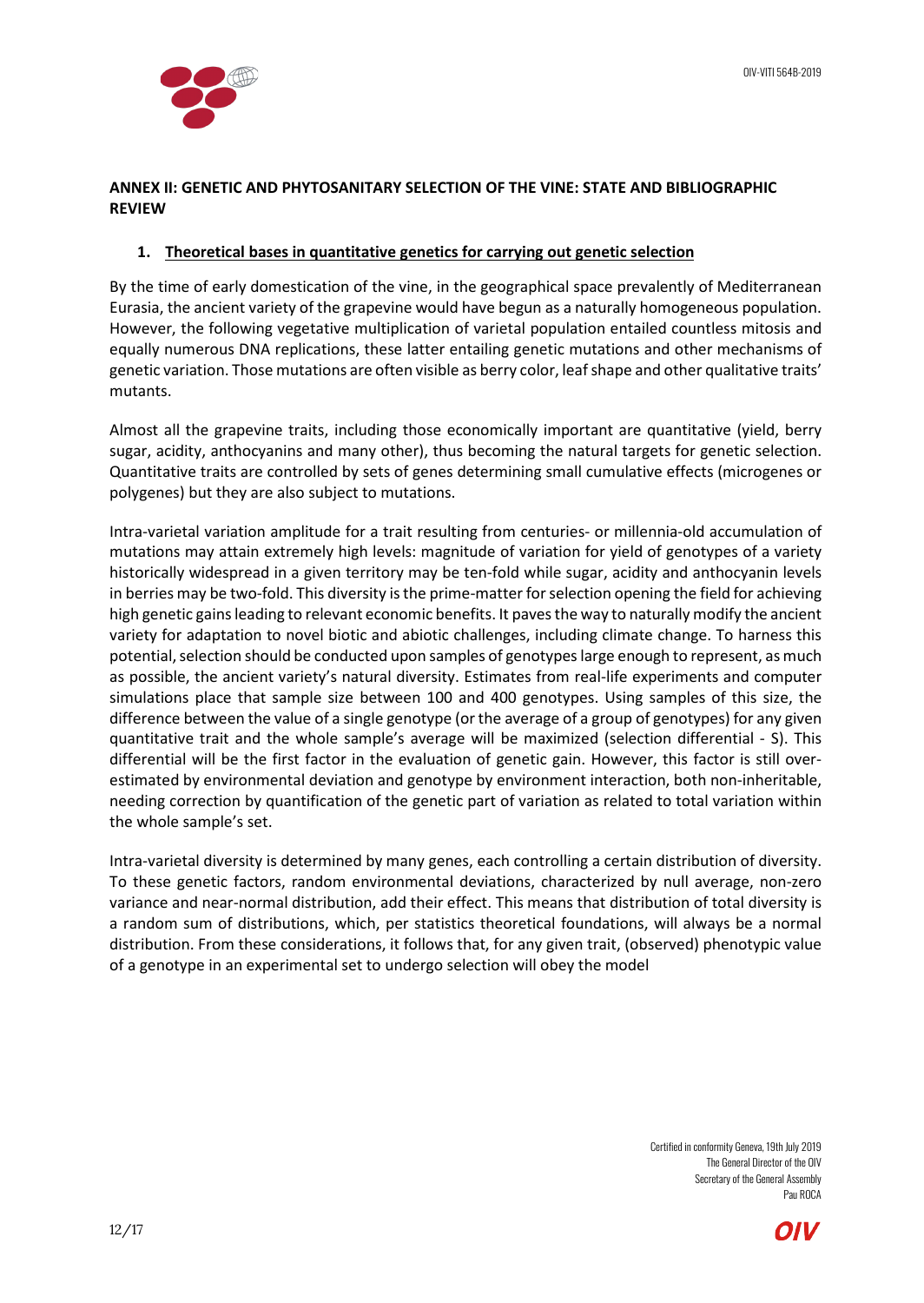![](_page_12_Figure_1.jpeg)

A given genotype's phenotypic value (P) is the only one that can be directly measured. However, the unseen genotypic value (G) is the only characteristic transmissible to the "offspring" and, thus, the only one targeted by polyclonal selection. Therefore, the main goal of the whole selection process should be to reduce, as much as possible, the values of E and G×E to approximate the values of P and G. If this is achieved, the measurable P will become a close predictor of G.

The first step towards obtaining that goal is by conducting selection in field trials, where each genotype is replicated several times. In that way, there will be several mutually-cancelling environmental deviations, whose average will trend towards zero as the number of replicates increases. This property is explained by a basic notion in statistics: *the variance of means of samples with n elements of a plant set is the variance of the set divided by n.*

Computer simulation experiments provide the same conclusion. In practical terms, it means that any selection of individual plants will be highly inefficient because the variance of environmental deviations and the genotype by environment interaction both account for 70 to 100% of total variance. Consequently, genetic variance will vary from 30 to 0% of total variance. Inversely, selection trials using 15 plants per each genotype, following classical experimental design with plots of 3 to 4 plants and 4 to 5 replicates in complete randomized blocks, allow for a reduction of environmental deviation and G×E interaction to values ranging from 10 to 40%, thus increasing genetic variance to values between 60 and 90% (3).

These values of genetic variance, divided by the total observed phenotypic variance, correspond to broad sense heritability ( $h^2$ ) providing the necessary corrective factors of selection differentials (S) to predict genetic gain (R):

| - |  |  |
|---|--|--|
|---|--|--|

| Genetic | Selection    | Broad sense  |
|---------|--------------|--------------|
| gain    | differential | heritability |

Extensive selection trials founded upon these principles of quantitative genetics and statistics with ancient grapevine varieties from Central and West Europe have frequently resulted in observed gains of yield between 10 and 40% and of must quality traits up to 10%, when compared to the original unselected ancient variety.

Other than using phenotypic values of genotypes as predictors of respective genotypic values as described above, in optimised contexts it will be possible to use methods leading to more exact predictors: Empirical Best Linear Unbiased Predictors (EBLUP) of the genotypic value. These are methods based in trials using incomplete blocks experimental design and data adaptation to mixed models and estimation of variance components through Restricted Maximum Likelihood (REML).

![](_page_12_Picture_11.jpeg)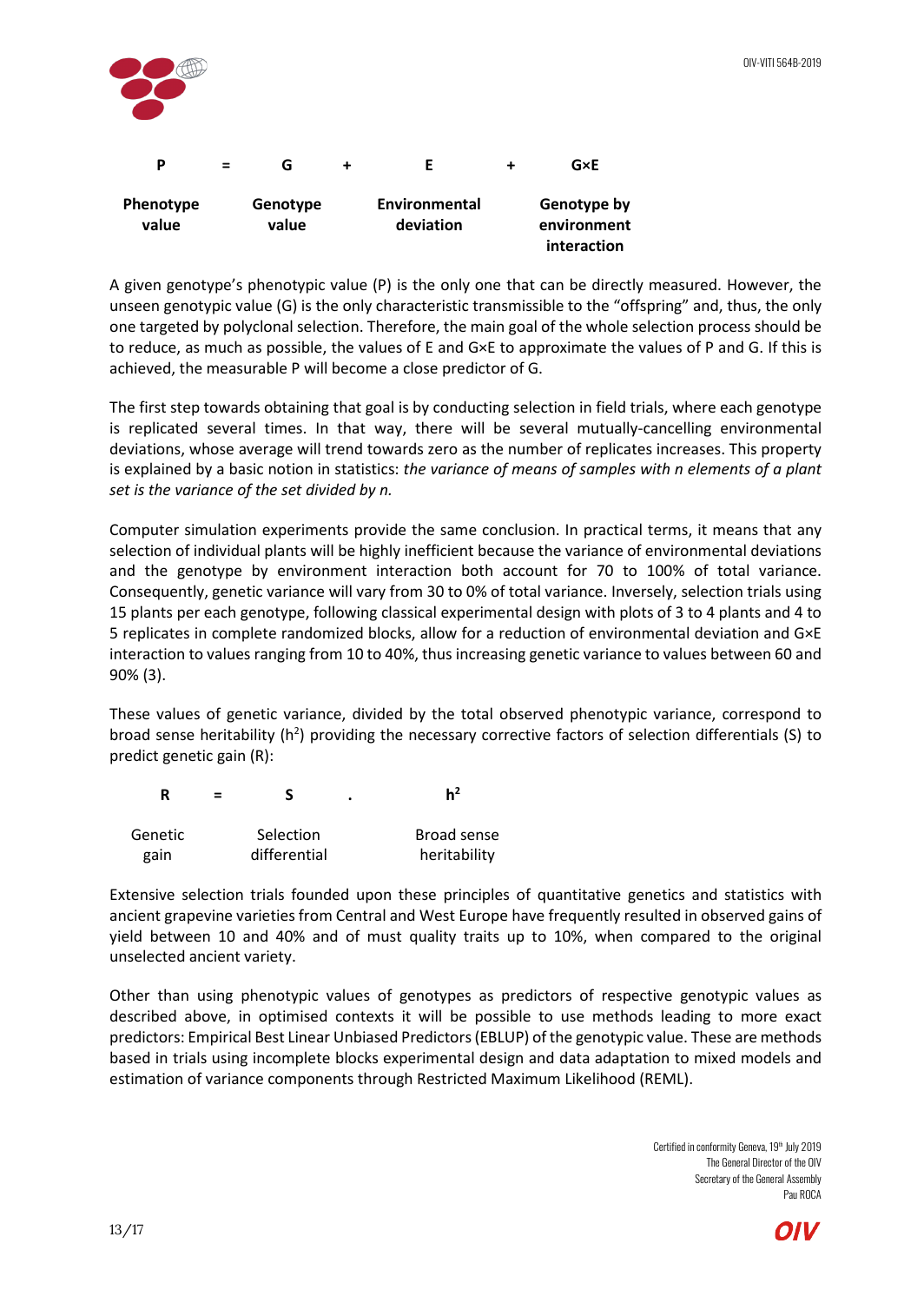![](_page_13_Picture_1.jpeg)

The above-mentioned methodologies are applied to a large initial trial including all the diversity of the target ancient variety and meant to provide a selection of a group of genotypes displaying significant gain towards the desired trait(s). Like it happens with environmental deviation (E), when this group is planted fully mixed, G×E interactions of different clones will be mutually cancelled: the group's G×E interaction and environmental deviation both tend towards zero. That group will be the result of polyclonal selection and will provide stable behavior across different environments.

In this methodology, environmental deviation (E) and G×E interaction are dealt with together not being necessary to separate and estimate their respective values.

# <span id="page-13-0"></span>**2. Historical evolution of selection methodologies applied to agricultural crops and to grapevine varieties**

The roots of plant improvement date back to the first half of the 19th century. At that time, several plant hybridisations (for vegetables, cereals, fruit trees, etc.) were made with the goal of obtaining offspring presenting more efficient outcomes for farmers. It was a very productive moment, at a time when there was no genetic knowledge base, something that was first mentioned when Mendel published his work with the pea plant (11) but only accepted by the wider scientific community when his work was rediscovered in the early 1900's.

In the last quarter of the 19<sup>th</sup> century, genetic improvement techniques by hybridization started to be applied also to the grapevine (crossing *Vitis vinifera* with American *Vitis* species) achieving success and great impact by overcoming the severe crisis of downy mildew, powdery mildew and *Phylloxera* that pushed European viticulture to the brink of termination. The first works on mass and clonal selection of ancient varieties, mainly in Germany, date from the same period.

Despite these historical milestones, Plant Improvement, as a science and practice, only became continuous and notable from the 1920's. This late development can be attributed to the fact that almost all relevant traits of plants (same as with animals) are mostly quantitative, making its heritability not totally explainable by Mendelian genetics. However, also in the 1920's the appropriate scientific field allowing for their better understanding started to develop: biostatistics also known as quantitative genetics.

A famous pioneer of this development was Ronald Fisher, a researcher in Plant Improvement and Selection, among other interests, who was struggling with methodological insufficiencies to explore large datasets he had available at the Rothamsted Experimental Station in England. Fisher's fundamental theorem of natural selection states that «*the rate of increase in fitness of any organism at any time is equal to its genetic variance in fitness at that time* » (12). The birth of quantitative genetics and other important statistic science branches (analysis of variance, regression and others) derived from needs first identified in Plant Improvement. Naturally, once it became formalised and structured, Plant Improvement received a major boost from the application of several methodological innovations.

From that (and other) boost, Plant Improvement knew fast development since the 1930's. Major visible cases were the great success of corn improvement in the USA and other countries, by exploration of

![](_page_13_Picture_11.jpeg)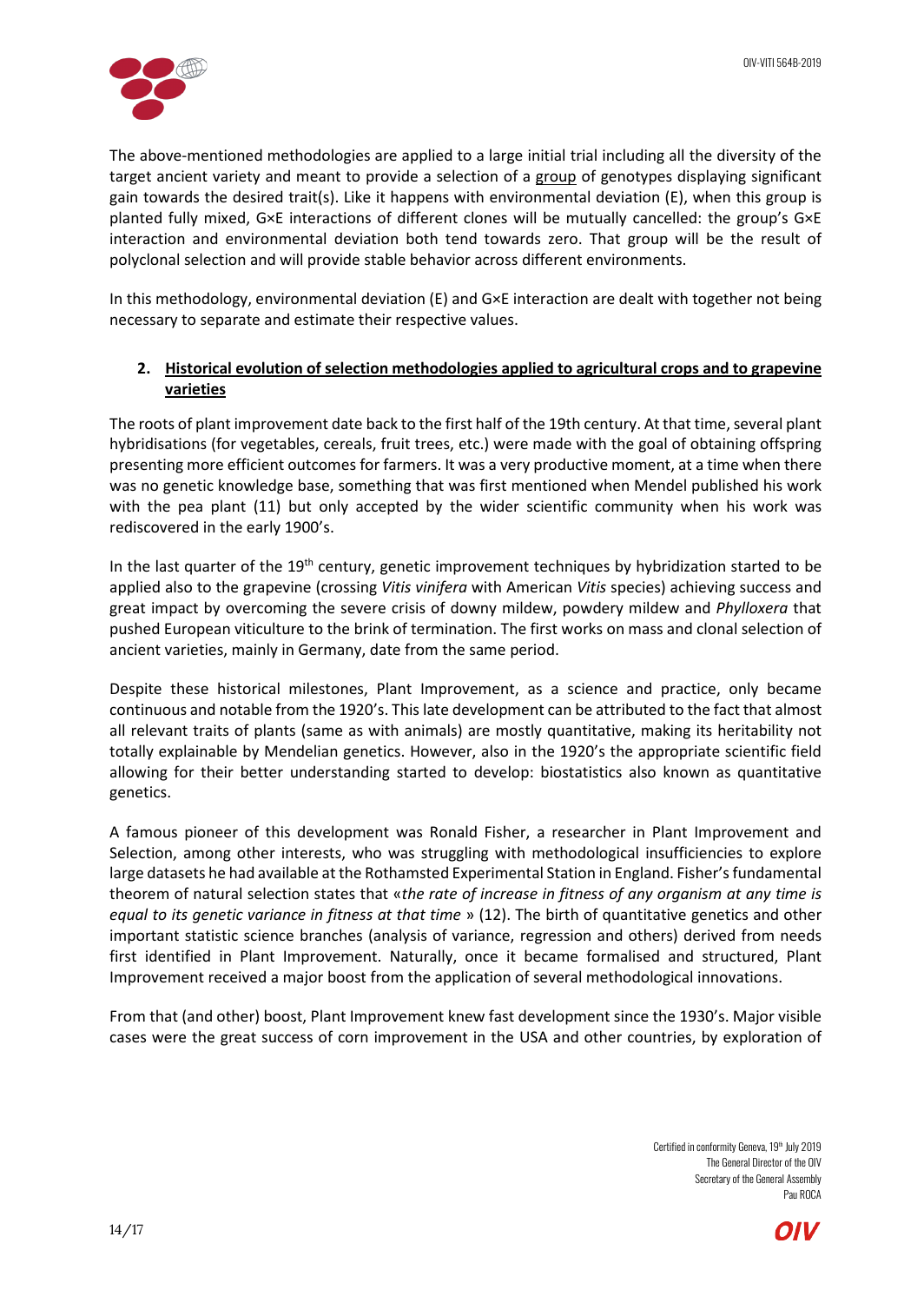![](_page_14_Picture_1.jpeg)

hybrid vigor and improvement of plants conducted by CIMMYT (International Maize and Wheat Improvement Center<sup>[1](#page-14-0)</sup>) allowing to curb hunger for millions of people around the world.

Recently, plant improvement has been considered by several authors (3) as the technology responsible for half of the great yield and quality increments of main cultures in the USA and the world in the last 100 years, that is as much as all those resulting from the sum of all other farming techniques. Several powerful methodologies are used today to obtain genetically improved varieties, of which the following are to retain: commercial hybrids (based on exploiting hybrid vigor of crossbred plants, such as maize); pure lines (homozygous, self-fertilizing plants such as wheat); free pollinated varieties (heterogeneous, obtained by mass selection, such as crossbred forest species), clones (the most homogeneous varietal type, used for vegetative propagated plants).

The grapevine (*Vitis vinifera*) is a special case in the context of plant improvement, mainly because the concept of wine quality incorporates many historical and psychological factors leading to the preference of ancient varieties of natural origin. Therefore, improvement techniques involving the creation of new variability (hybridization and others) struggle to be accepted in the real world. Yet, mass and clonal selection are based on natural intra-varietal variability, have zero counter indications and should, therefore, be resolutely applied.

The first condition for mass and clonal selection in the grapevine is the existence of intra-varietal diversity and the understanding of its amplitude, geographical distribution, affected traits and so on. The first approach to this subject was conducted in the 1930's in Germany and the USA but with results, apparently, not consistent with the existence of intra-varietal variability: that variability was found in traditional German varieties but not in those cultivated in the USA. For further information see: (13) (14) (15). In the 1950's, in France, Levadoux reinterpreted those incoherent observations and proposed that intra-varietal diversity in Germany resulted from its ancestry, whereas lesser diversity in the USA suggested plants in there were imported from Europe (after selecting a few varietal accessions) and contained a fraction of, not the whole, total diversity (16). These studies, however, were not continued towards clarifying the origin of diversity, its objective quantification, geographical distribution and role as a factor for genetic gain as expected from selection.

The second factor of genetic gain – broad sense heritability – resulting from separating total variance in its genetic (heritable) and environmental (non-heritable) components, was not fully studied for application in the context of grapevine selection. Rives, in France, conducted a rigorous synthesis of genetic foundations for modern and efficient selection, but his proposals were not met by widespread effective application (1).

Still, a few exceptions (3) to this picture, in terms of aligning grapevine selection methodologies with Plant Improvement standards for species with agricultural interest in general, have happened.

In summary, long-standing and well-proven theories in statistics and quantitative genetics, as several reference works in Plant Improvement from several places in the world and solid, documented, experience of application to the grapevine are the basis for the methodology proposed in this document.

Certified in conformity Geneva, 19<sup>th</sup> July 2019 The General Director of the OIV Secretary of the General Assembly Pau ROCA

![](_page_14_Picture_11.jpeg)

l

<span id="page-14-0"></span><sup>&</sup>lt;sup>1</sup> <http://www.cimmyt.org/>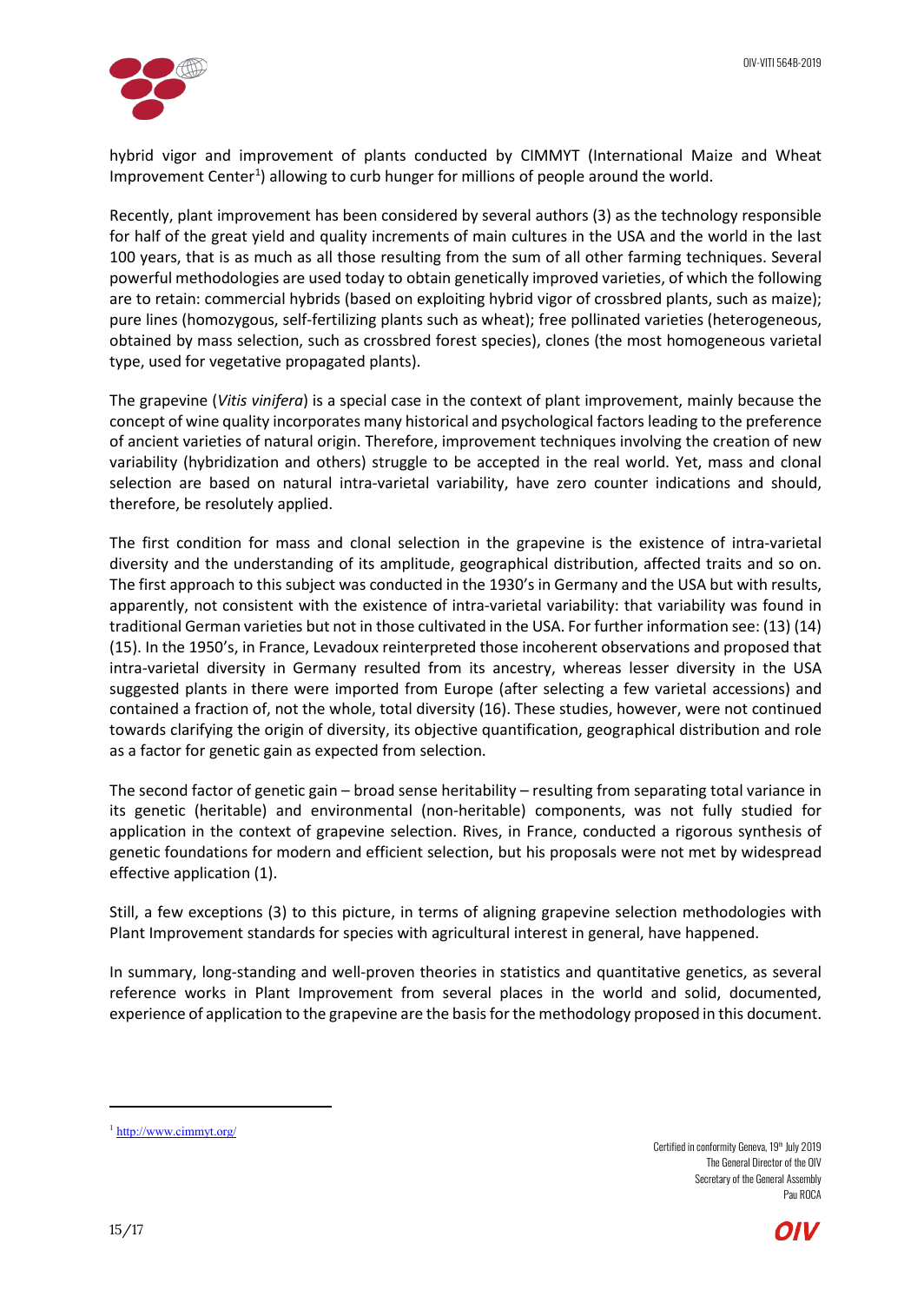![](_page_15_Picture_1.jpeg)

# <span id="page-15-0"></span>**3. Present situation and risks of Vitis vinifera genetic resources**

Ancient grapevine varieties would have been originally a homogeneous genotype who have started to generate and accumulate diversity resulting mainly from somatic mutations of quantitative traits. In the past, most plants were propagated asexually, therefore, their genes were not lost upon their death; they were instead transferred to new plants who would add more mutations, the process going on and on along generations.

This process, at work since millennia gave origin to the extraordinary diversity that we can today observe within many ancient varieties. It was, however, limited when new vineyards started to be planted with commercially-prepared bench-grafted propagules originating from a much-reduced number of specialized vineyards (used for multiplication). This means that all plants of that ancient variety are still cultivated and accumulating mutations, but these are not transmitted anymore to plants in new vineyards: the process by which created variability in each year was accumulated and transmitted has been reduced.

This phenomenon is further worsened by the wide generalisation of varietal selection, most especially when this selection is narrow-band (cultivation of a few selected genotypes).

This situation can only lead to homogenisation of all vineyards and to a «genetic freezing» of the variety ultimately resulting by ending selection possibility in medium or even short terms, unless in classical clonal selection of a given variety, a weak selective pressure was not adopted which led to the selection of many clones. Deadline for intra-varietal diversity extinction in each country depends essentially on the work of public and private clonal selection started in the 1970s and when it started using benchgrafted plants and the renovation rhythm in older vineyards. In Eurasia, where the *Vitis vinifera* species has more diversity, some countries may have already lost most of the diversity they originally had, while others may still be on time to organise conservation strategies.

Alternatives for conservation are quite scarce: wide-band conservation under cultivation (on farm) is not widely viable, as it would entail cultivating extremely heterogeneous plants, something difficult with modern and competitive viticulture. Only conservation in dedicated vineyards using representative samples of each variety's diversity offers viability against erosion by classical clonal selection.

Some countries already developed a theory to guide this type of conservation. To be representative, the sample should have, at least, 70 or more genotypes for each region where the ancient variety is grown, numbering in several hundred when a given ancient variety is, for long, cultivated in several regions of several countries. Conservation should be redundant, based preferably on one collection exclusive for conservation (this may be done in flowerpots) and another in a productive vineyard under usual farming practice, for conservation and evaluation of all genotypes in the sample.

Conservation is an experimental action with many interdependencies towards selection. Firstly, genotypes to be prospected for both goals can be largely the same. Secondly, evaluation of conserved clones can be put to good use as a pool for selection and, conversely, selection trials can be used as conservation structures.

In summary, conservation of intra-varietal diversity is today a high-priority action to ensure continuity of selection efforts together with the high genetic and economic gains they may generate.

![](_page_15_Picture_12.jpeg)